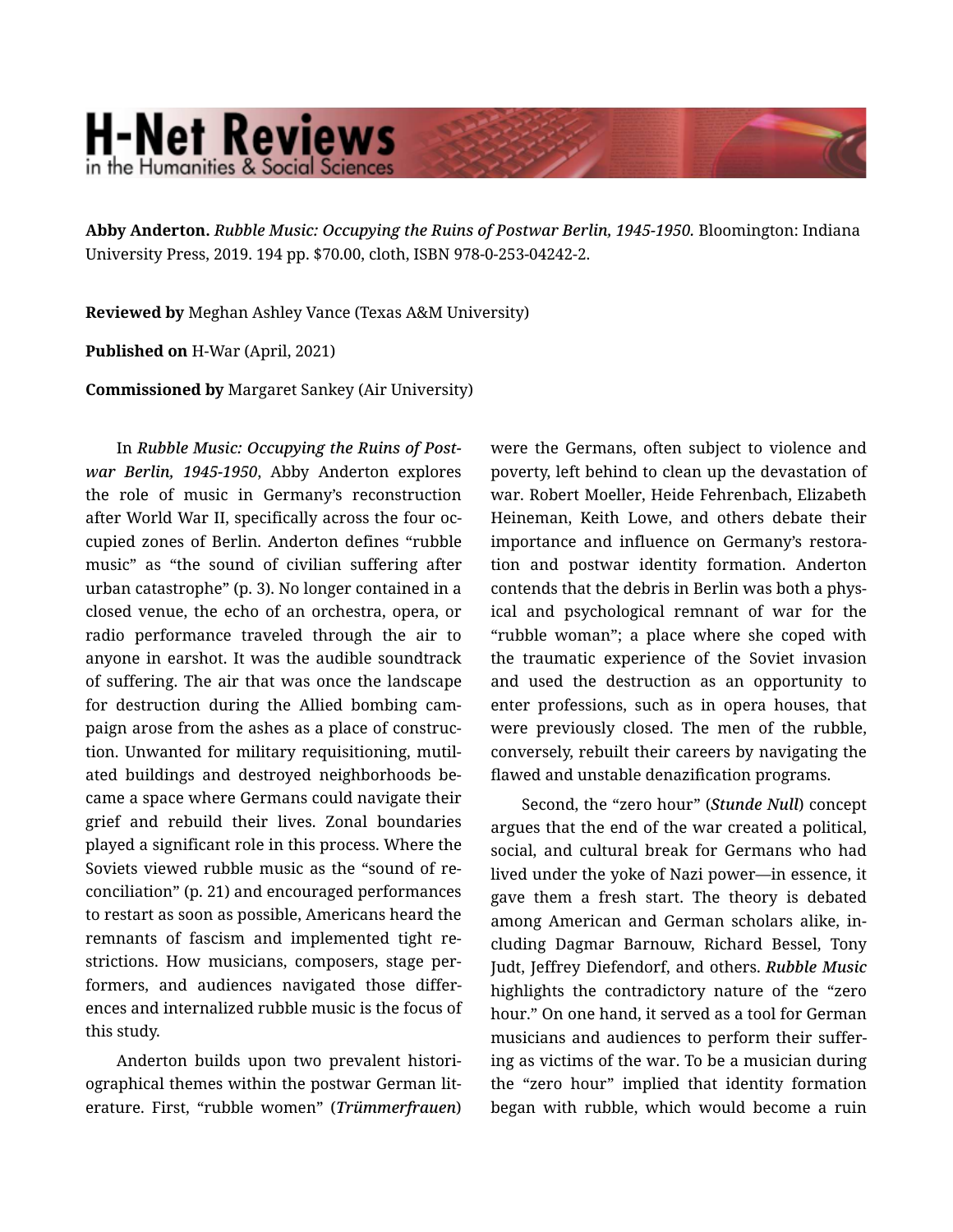decades later. On the other, opera houses and or‐ chestras played traditional German music to demonstrate the continuity of German identity, es‐ pecially the form that existed before National So‐ cialism. What made Berlin musicians successful over time was their ability to be flexible, first to Nazi constraints and then to divergent Allied regu‐ lations.

*Rubble Music* has five thematic chapters across 160 pages. Its strength is how successfully Anderton weaves together the narratives of musi‐ cians, directors, composers, and performers into examinations of the compositions being per‐ formed, the varied approaches to denazification across the occupied zones, and broader themes of German suffering. Of note is Anderton's grasp on classical music and its culture. The occupiers viewed music differently and created opposing policies. Where the French and Soviets did not ban any music, for example, the Americans lim‐ ited specific compositions and the days they could be played. US forces were worried about the "political or militaristic framework associated with the Third Reich" (p. 35) and contradictorily used government control to promote democracy. Without an understanding of the symbolic and structural differences between, say, Beethoven and Wagner, Anderton would have struggled to execute her argument. She eloquently explains the musical complexity in a manner that is easy to un‐ derstand and enriches the entire work in the pro‐ cess.

The weakness of the work, however, lies with‐ in the same complexity that makes it successful. Anderton studies Berlin during the dynamic and tense 1945-50 period. Musicians rebuilt their lives within the context of the souring American-Soviet relationship and navigated differing, and often contradictory, regulations in the four occupation zones. Those differences, and how policies changed over time, severely impacted their daily life. The monograph's focus on the individuals, of‐ ten with a biographical approach, tends to blur the political context that influenced their ability to embody a victim narrative and earn a wage at the same time. Clearer scaffolding or chronological markers could have solved this challenge.

German suffering and narratives of victimiza‐ tion are not new to the postwar literature. The in‐ novation of this book is the illumination of the oc‐ cupier's differing approaches to denazification and the role music played in the reconstruction process. It is through an understanding of how rubble music was created and internalized that readers can appreciate how Berliners were able to express their suffering and rebuild their lives. An‐ derton movingly offers readers the historical con‐ text of the rubble-turned-ruins sites of commem‐ oration, such as a performance of Beethoven's Ninth Symphony at the Kaiser Wilhelm Memorial Church in Berlin or the annual performance in Dresden of Mauersberger's *Dresdner Requiem*. Rubble music was a tool for perseverance and continues to be a device of memorialization.